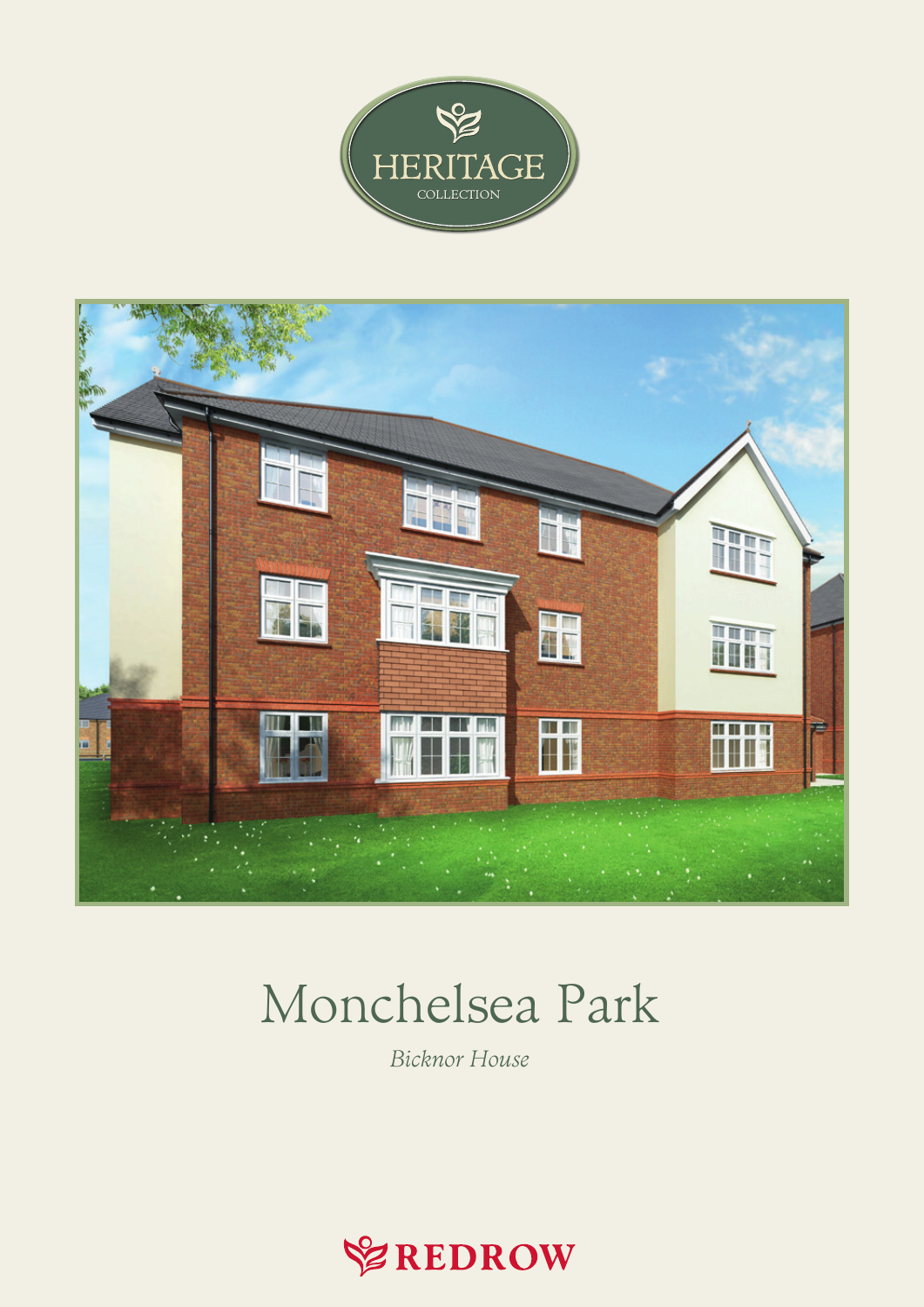

## TYPE 1 PLOTS 41, 44 & 47

| LOUNGE/<br><b>DINING</b> | 22'2" x 12'9"          | $6.78 \times 3.94$ m         |
|--------------------------|------------------------|------------------------------|
| <b>KITCHEN</b>           | $11'2''$ x 9'6"        | $3.43 \times 2.95$ m         |
| BEDROOM 1                | $11'4'' \times 10'5''$ | $3.48 \times 3.20 \text{ m}$ |
| EN-SUITE                 | $7.5'' \times 4.9''$   | $2.30 \times 1.50$ m         |
| BEDROOM <sub>2</sub>     | $10'6''$ x 9'1"        | $3.23 \times 2.80$ m         |
| <b>BATHROOM</b>          | $6'8'' \times 6'8''$   | $2.10 \times 2.10 \text{ m}$ |



| <b>KITCHEN</b>  | $12'3'' \times 6'8''$   | $3.76 \times 2.10 \text{ m}$ |
|-----------------|-------------------------|------------------------------|
| BEDROOM 1       | $15'0'' \times 10'10''$ | $4.57 \times 3.08$ m         |
| EN-SUITE        | $7'0'' \times 4'8''$    | $2.15 \times 1.48 \text{ m}$ |
| BEDROOM 2       | $11'4'' \times 10'2''$  | $3.48 \times 3.11 \text{ m}$ |
| <b>BATHROOM</b> | $6'8'' \times 6'8''$    | $2.10 \times 2.07$ m         |
|                 |                         |                              |
|                 |                         |                              |
|                 |                         |                              |

TYPE 2 PLOTS 40 & 43

DINING



| TYPE 3 PLOT 39           |                        |                              |
|--------------------------|------------------------|------------------------------|
| LOUNGE/<br><b>DINING</b> | $18'2'' \times 13'4''$ | $5.56 \times 4.10 \text{ m}$ |
| <b>KITCHEN</b>           | $10'5''$ x 4'8"        | $3.20 \times 1.46$ m         |
| <b>BEDROOM 1</b>         | $13'8'' \times 9'1''$  | $4.23 \times 2.78$ m         |
| <b>EN-SUITE</b>          | $8'4'' \times 5'6''$   | $2.56 \times 1.72 \text{ m}$ |
| <b>BEDROOM 2</b>         | $13'8'' \times 8'7''$  | $4.23 \times 2.65$ m         |
| <b>BATHROOM</b>          | $6'9'' \times 6'8''$   | $2.10 \times 2.07$ m         |

Customers should note this illustration is an example of the Bicknor House apartment types. All dimensions indicated are approximate and the furniture layout is for illustrative purposes only. Homes may be 'handed' (mirror image) versions of the illustrations, and may be detached, semi-detached or terraced. Materials used may differ from plot to plot including render and roof tile colours. Detailed plans and<br>specifications are available for inspection for each plot at our Sales Centre during working individual specifications prior to making a reservation.

KEY  $\frac{80}{60}$  Hob  $\overline{ov}$  Oven<br> $\overline{f}$  Fridge Fridge/freezer dw Dishwasher

w/d Washer/dryer ST Cupboard □<br>□ Boiler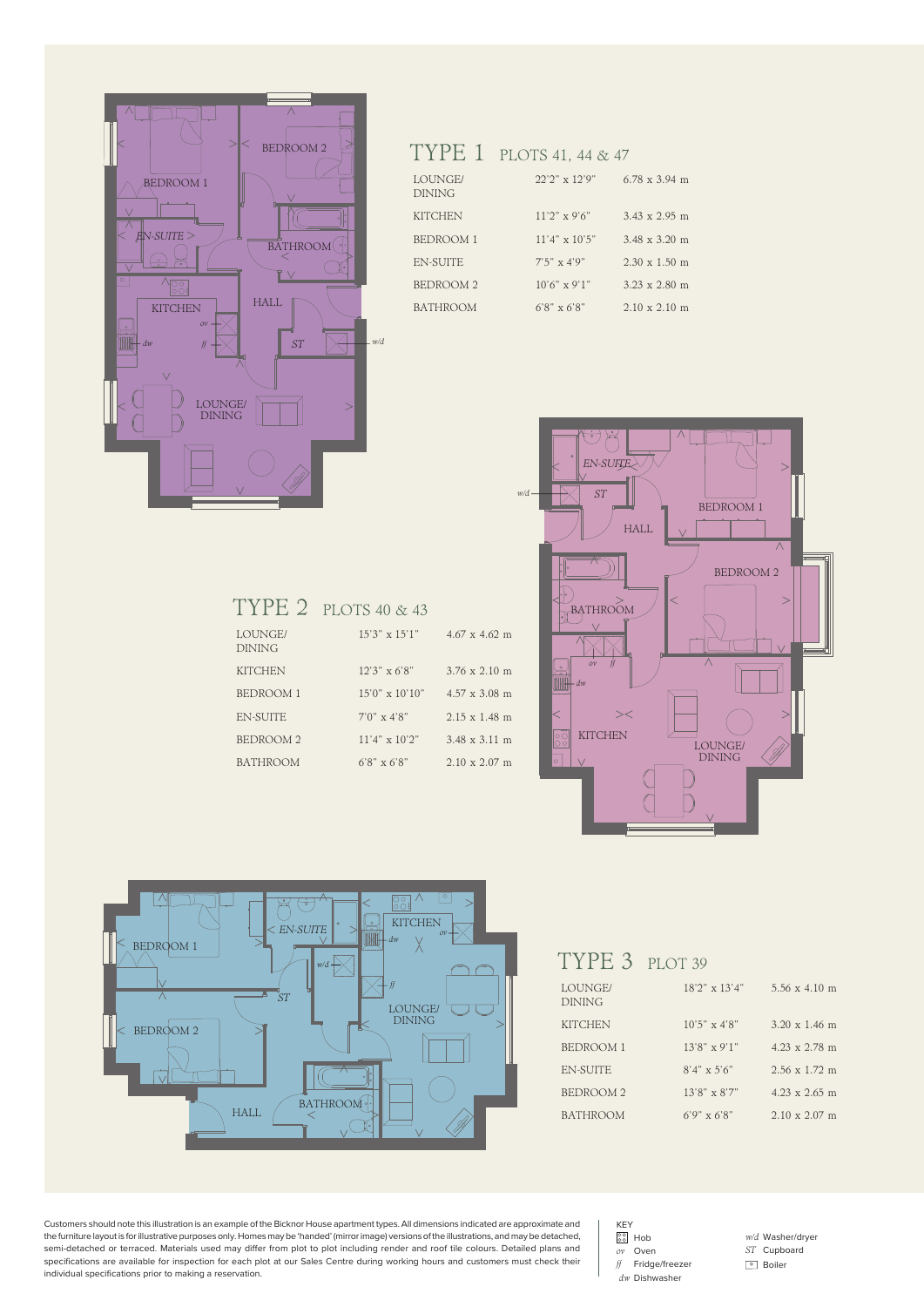

## TYPE 4 PLOTS 42& 45

| LOUNGE/<br><b>DINING</b> | $18'2'' \times 13'4''$ | $5.56 \times 4.10 \text{ m}$ |
|--------------------------|------------------------|------------------------------|
| <b>KITCHEN</b>           | $10'5'' \times 4'8''$  | $3.20 \times 1.46$ m         |
| <b>BEDROOM 1</b>         | $13'8'' \times 9'1''$  | $4.23 \times 2.78$ m         |
| EN-SUITE                 | $8'4'' \times 5'6''$   | $2.56 \times 1.72$ m         |
| BEDROOM 2                | $13'8'' \times 8'7''$  | $4.23 \times 2.65$ m         |
| <b>BATHROOM</b>          | $6'9'' \times 6'8''$   | $2.10 \times 2.07$ m         |



## TYPE 5 PLOT 46

| LOUNGE/<br><b>DINING</b> | $15'3'' \times 15'1''$  | $4.67 \times 4.62$ m         |
|--------------------------|-------------------------|------------------------------|
| <b>KITCHEN</b>           | $12'3'' \times 6'8''$   | $3.76 \times 2.10 \text{ m}$ |
| <b>BEDROOM 1</b>         | $15'0'' \times 10'10''$ | $4.57 \times 3.08$ m         |
| <b>EN-SUITE</b>          | $7'0'' \times 4'8''$    | $2.15 \times 1.48$ m         |
| <b>BEDROOM 2</b>         | $11'4'' \times 10'2''$  | $3.48 \times 3.11 \text{ m}$ |
| <b>BATHROOM</b>          | $6'8'' \times 6'8''$    | $2.10 \times 2.07$ m         |